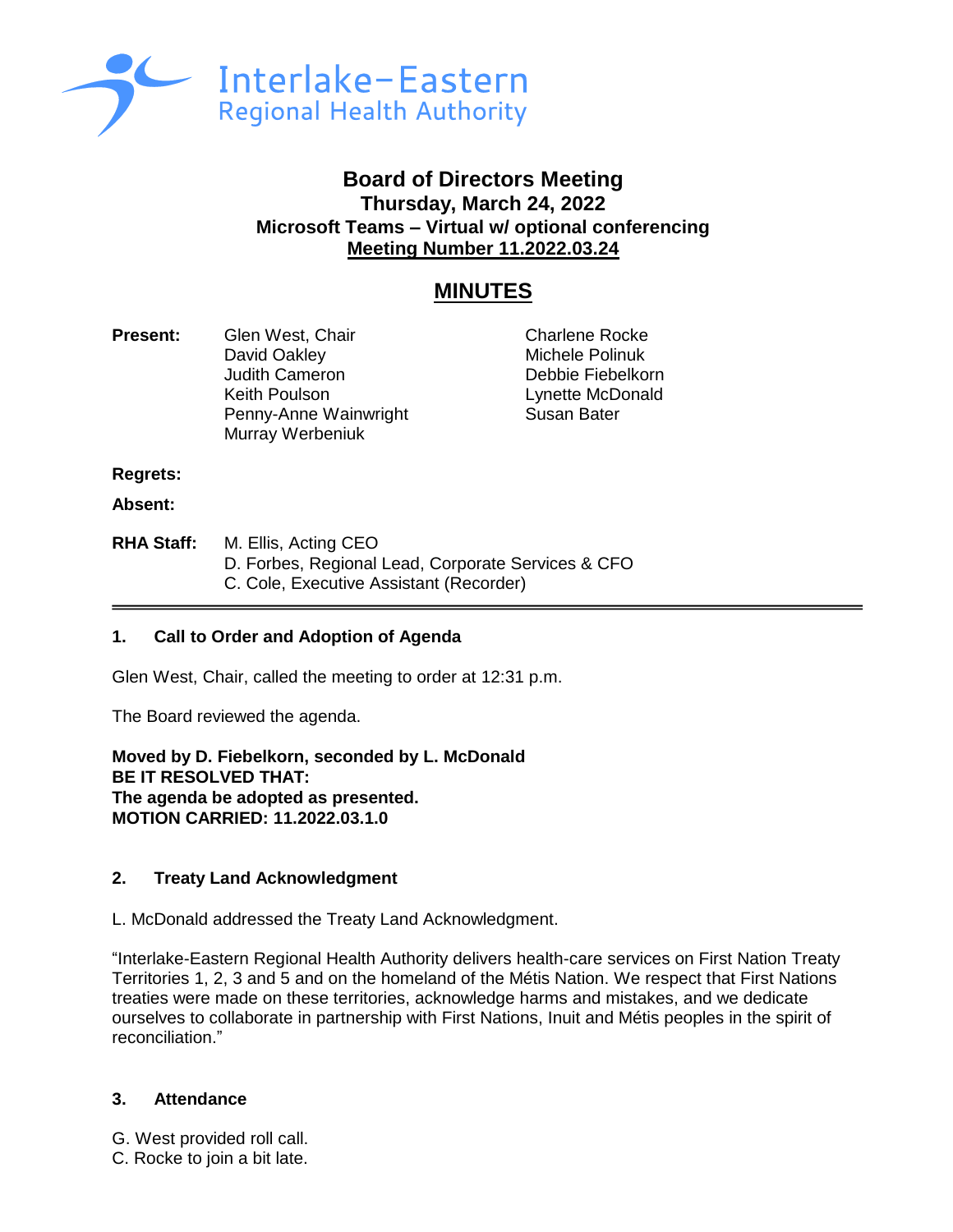All other Board of Directors were in attendance via Microsoft Teams – virtual/conferencing.

**Moved by D. Fiebelkorn, seconded by J. Cameron BE IT RESOLVED THAT: For the exception of C. Rocke joining late all the Board of Directors are all in attendance at the March 24, 2022 meeting. MOTION CARRIED: 11.2022.03.2.0**

## **4. Adoption of previous minutes**

The February 24, 2022 regular Board of Directors minutes were reviewed.

**Moved by D. Oakley, seconded by M. Polinuk BE IT RESOLVED THAT: The minutes from the February 24, 2022 Board meeting be adopted as amended. MOTION CARRIED: 11.2022.03.3.0**

**5. Business Arising** - None

## **6. New Business**

## **6.1 Accountability Agreement (IERHA) SDO Board briefing**

Robert West, Scott Murray, Donna Hill, Ayla Slessor-Lutz, and Ian Shaw from Manitoba Health and the Transformation Management Office (TMO) joined the Board at 1:00 p.m. to present and brief the IERHA Board on the Commissioning and Accountability Management Agreement.

The presentation provided background on the initiative overview, overview of the IERHA's Accountability Agreement, current status and next steps.

High-level initiative overview:

- The amendments to The Regional Health Authorities Act (Bill 10) will require each of the Health Authorities (AKA Service Delivery Organizations) (SDOs) to enter into an accountability agreement with the Minister of Health within the time specified by the Minister.
- The agreement must be for a period of at least one fiscal year & include terms.
- The Commissioning and Accountability (CAM) Project developed a draft Accountability Agreement aligned with Bill 10 requirements and the approved Commissioning and Accountability framework.
- This first Accountability Agreement will set the foundation for the implementation of the future state Made in Manitoba Commissioning and Accountability Framework

Next steps:

- Manitoba Health is meeting with each SDO Board in March to provide an overview of the agreement process and share the draft agreement for review**.**
- SDO are asked to review the populated content of your schedules specific to their organization (highlighted content) for any errors, omissions, etc. by March 31, 2022 so that final edits can be made and copies for signature can be circulated.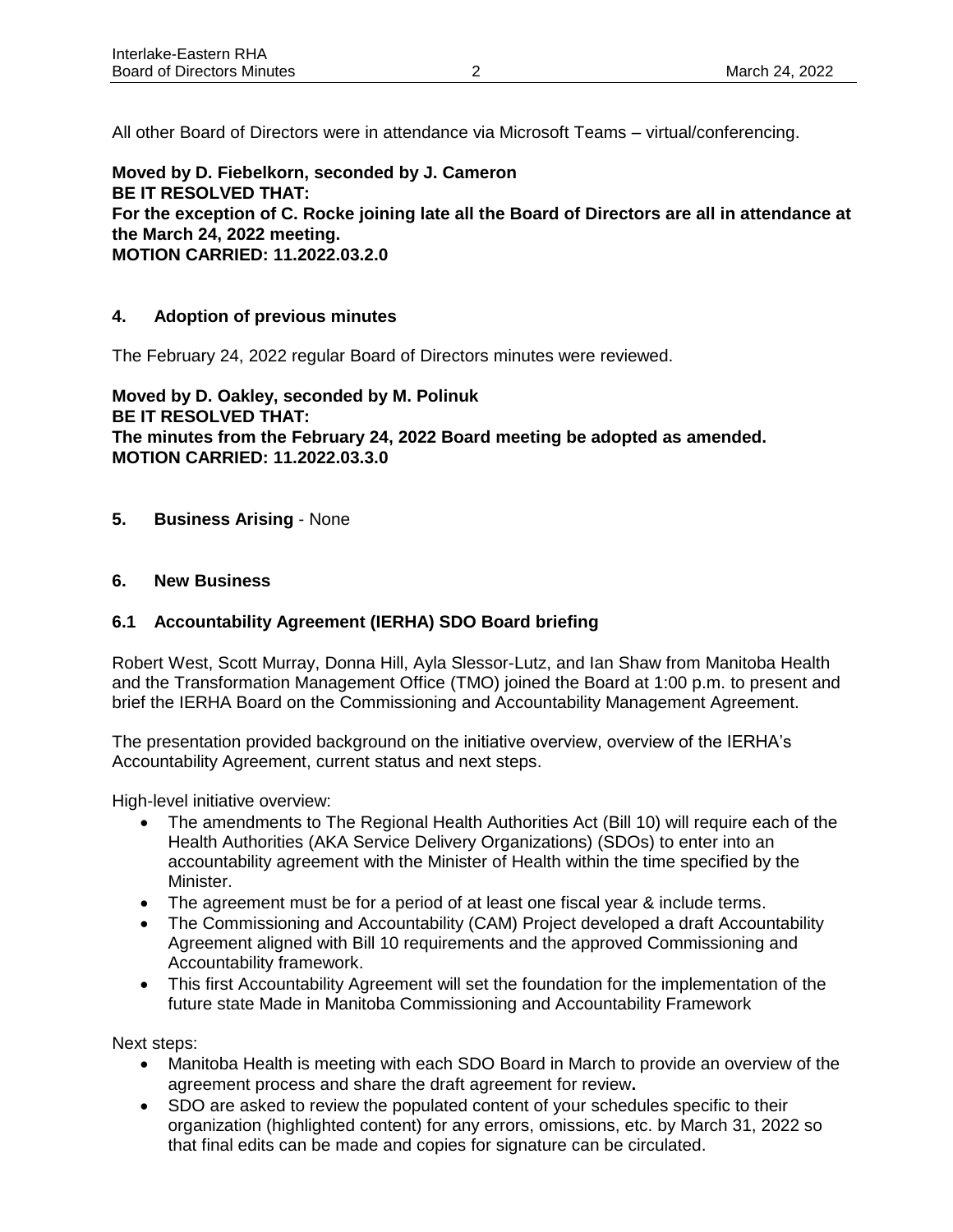• Targeting finalized 2022/23 Agreements signed by all parties to start the fiscal year (by April 8, 2022).

Opportunity for questions were provided.

# **6.2 AFM Wave II Formal Transition Approach**

In addition, Manitoba Health and the Transformation Office (TMO) briefed the Board on the AFM Wave II Formal Transition Approach.

The presentation provided the background, AFM transfer approach, AFM schedule and Mental Health & Addictions Provincial Service Transfer (AFM to IERHA).

The amendments to The Regional Health Authorities Act (Bill 10) include provisions to transition the operations of The Addictions Foundation of Manitoba (AFM) to the Provincial Health Authority (Shared Health) including:

- Transferring to Shared Health all AFM rights and property, debts, obligations and liabilities.
- Dissolving the Foundation and its board and repealing The Addictions Foundation of Manitoba Act.

The Mental Health & Addictions Services Transformation includes a wave 2 transition of AFM programs and services to Shared Health and to the Regional Health authorities Some of the AFM operations are to be further transferred by Order-in-Council from Shared Health to the Regional Health Authorities.

The three community-based services (service deliver operations within the IERHA) will be managed by the IERHA effective April 1, 2022.

Opportunity for questions were provided.

G. West, Board Chair, thanked Manitoba Health and the TMO for briefing the Board on the upcoming changes.

Manitoba Health and the Transformation Management Office left the meeting at 1:41 p.m.

## **7. Acting Chief Executive Officers Report**

The March 2022 CEO Report to the Board was distributed and reviewed for information.

M. Ellis, Acting CEO provided a high-level executive summary overview to the Board on progress around the Regional Health Advisory Council; current Provincial initiatives; strategic steering committees; health system transformation; CPSP; local community engagement, operational tables; service delivery organizations (SDO) performance management provincial dashboard; board balanced scorecard; and a COVID update.

Opportunity for questions was provided throughout the CEO report.

## **8. Chair's Report**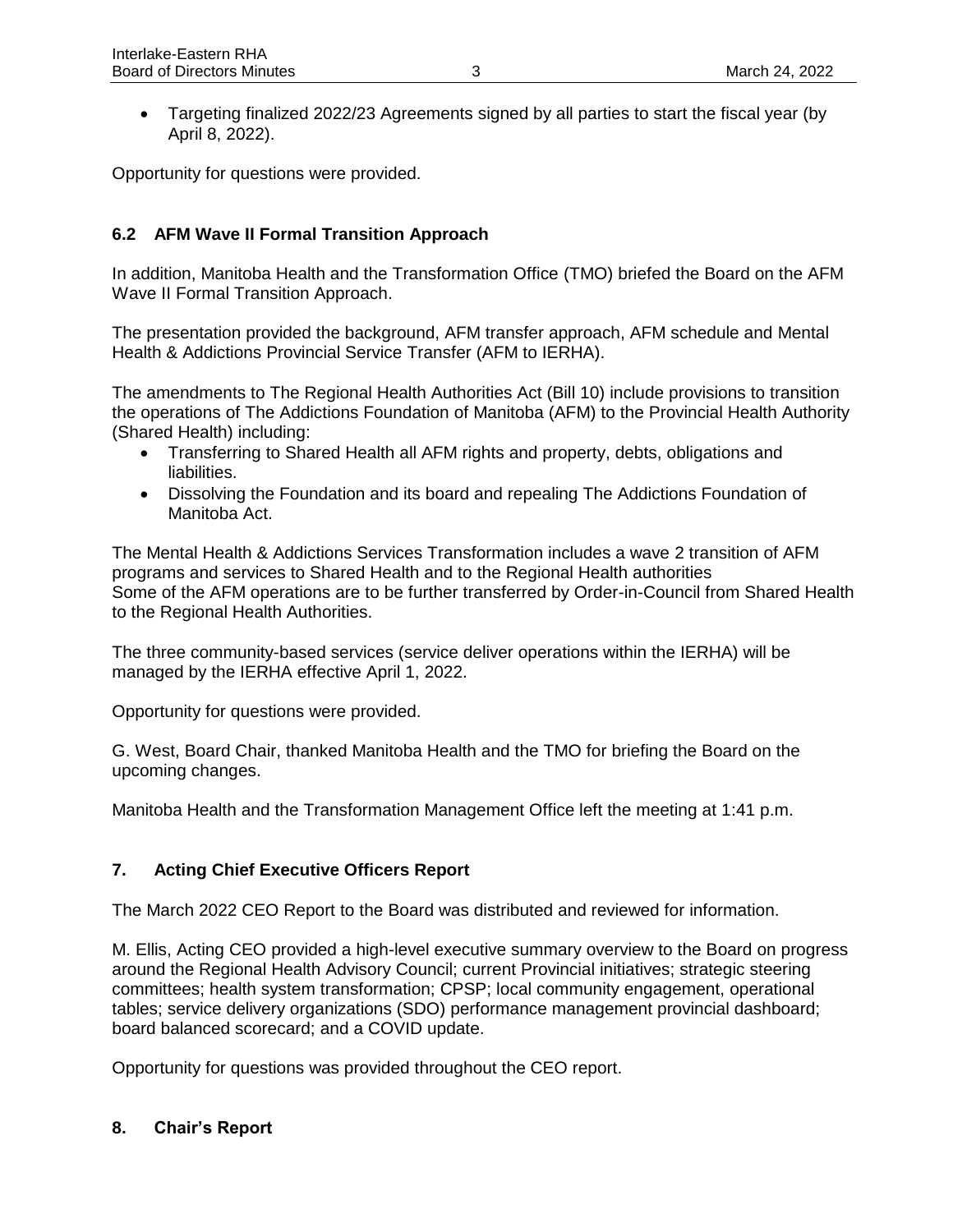G. West, Board Chair, formally acknowledged the addition of M. Werbeniuk to the IERHA Board. Glen noted that there are some terms coming to and end, C. Rocke, D. Oakley and K. Poulson should expect to hear from the Minister's office near the end of April.

In addition, G. West noted that he wanted to acknowledge that he has not heard an update on our Chief Executive Officer (CEO), Dr. David Matear's secondment. Glen acknowledged and thanked both Dr. Matear and M. Ellis for stepping up to help in their respective temporary roles. It is very much appreciated.

Acknowledgement on the new Board site being up and running. Board members can sign up for one on one training. The new site will provide the Board access to up to material.

Final acknowledgments on the letter received from the Minister of Health around the authorization for the IERHA to construct the Selkirk Family Health Learning Centre (FHLC) building on the ground of the Selkirk Regional Health Centre (SRHC) campus to enhance primary care services for the residents and for the purpose of collaborative practice and team-based care within the IERHA. Glen noted that no government funding will be provided for this project. Formal announcements will be led by the IERHA and the Primary Care Development Group, with updates to the Province.

## **9. Committee Reports**

#### **9.1 Finance Committee**

The approved Finance Committee minutes from February 17, 2022 are included in the Board package for information.

#### **Finance Presentation**

D. Forbes reviewed the reconciliation to the end of January 2022 financial statements, providing a summary of changes from the preliminary statements to the final consolidated statements & financial statement. All entries were typical accounting adjustments that are anticipated at yearend.

**Motion by J. Cameron, seconded by K. Poulson BE IT RESOLVED THAT: The Board of Directors accepts the Non-Consolidated Financial Statements for the period ending January 31, 2022, as presented. MOTION CARRIED: 11.2022.03.9.1A**

## **9.2 Audit and Risk Committee**

The approved Audit and Risk Committee minutes from December 9, 2021 are included in the Board package for information.

#### Auditors Fees

BDO is requesting a revision to the service fees for professional service to the Authority for the year ending March 31, 2022. The request is being asked due to Canada's inflation rate as it has significantly increased. As a result of this, BDO has reviewed their pricing strategy, and are proposing increasing for their services fees for the current year end.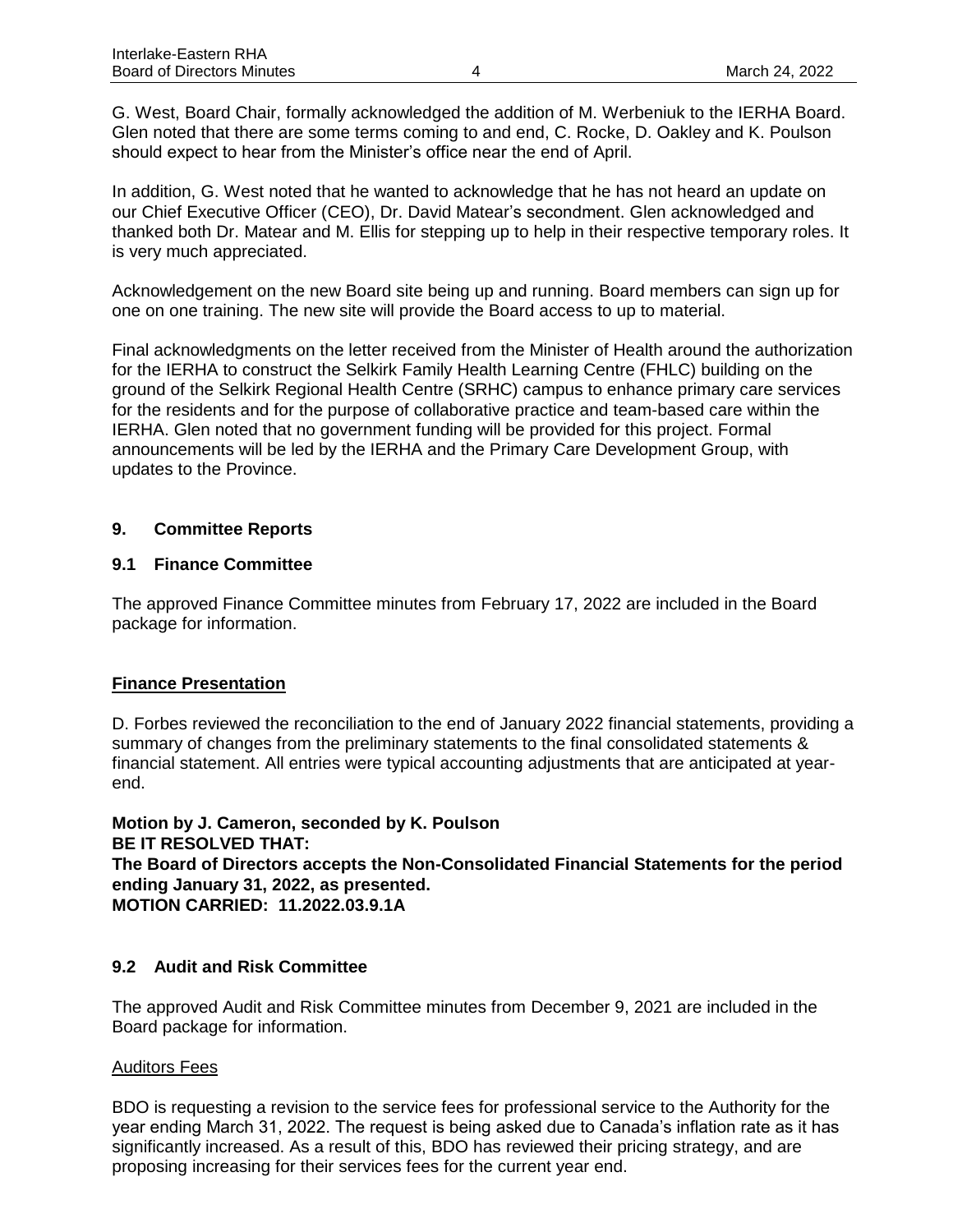Discussion took place with the full Board.

Recommendation would be that the Board Chair send a letter to BDO declining their request to increase the 2022 audit fees. Noting that both the audit committee and the board of directors have discussed this request at length and the rationale behind it. In addition, the Interlake-Eastern Regional Health Authority is feeling many of the same pressures that have been outlined in the request and funding has not been adjusted to offset these uncontrollable cost increases.

**Motion by C. Rocke, seconded by J. Cameron BE IT RESOLVED THAT: The Board of Directors approves the Board Chair responding to BDO declining their request for an increase to the 2022 audit fees. MOTION CARRIED: 11.2022.03.9.1A**

## **9.3 Quality and Patient Safety Committee**

The approved Quality and Patient Safety Committee minutes from November 25, 2021 are included in the Board package for information.

# **9.4 Education, Policy and Planning Committee**

No report. The next Education, Policy and Planning Committee meeting took place this morning, March 24, 2022.

## **9.5 Indigenous Health Advisory Committee**

The approved Indigenous Health Advisory Committee minutes from January 13, 2022 are included in the Board package for information.

## **10. For Information**

- **10.1** Included in the package is the Interlake-Eastern Health Foundation March 2022 Executive Summary for information.
- **10.2** Included in the package is the updated Board Contact Listing that was revised March 2022, for information.
- **10.3** Included in the package is the 2022/23 IERHA Board Meeting Dates, for information.

## **11. Next Meeting**

➢ Thursday, April 28, 2022 @ 12:30 p.m. Inaugural Meeting followed by the Regular Board Meeting Microsoft Teams – Virtual w/ optional conferencing